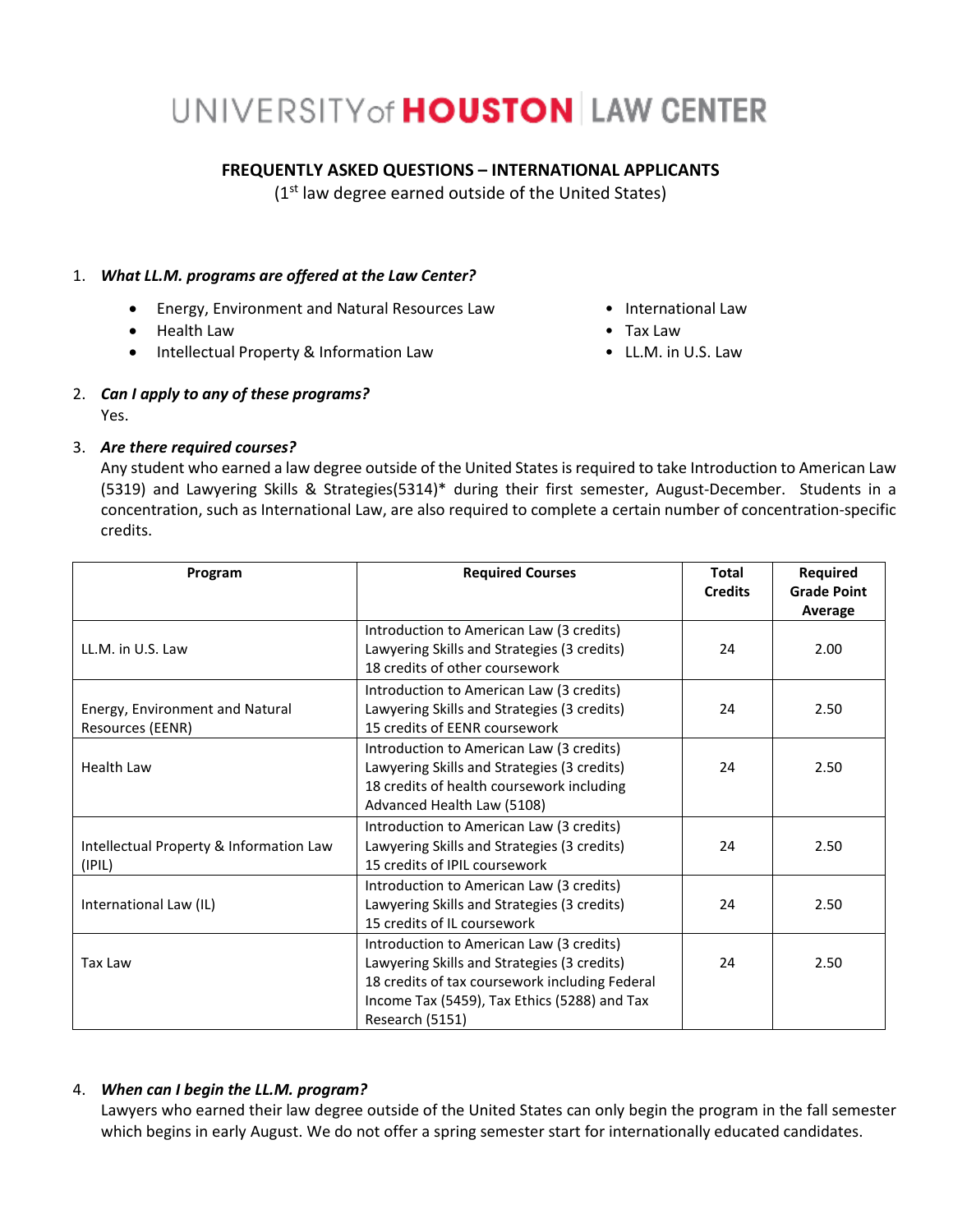#### 5. *What is the length of the program?*

The LL.M. degree is a 24-credit program. Most students attend full time and complete the program in one academic year, August-May, but can take up to three years of continuous enrollment to complete the degree requirements.

#### 6. *I'm working and cannot complete the program in two semesters. What are my options?*

Students have the option of taking up to three years to meet all program requirements. Students must take the two required courses the first semester of enrollment. Students must, however, meet applicable visa restrictions that may require completion of the program in a shorter period of time.

#### 7. *When do classes begin?*

Classes begin shortly after orientation, which is the first week of August. Typically one week before the official start date.

#### 8. *When are classes scheduled?*

Classes are typically scheduled Monday-Friday throughout the day and early evening hours. The current schedule is available a[t http://www.law.uh.edu/schedule/](http://www.law.uh.edu/schedule/)

#### 9. *How do I select courses?*

Each student is assigned a faculty advisor. Working with the advisor, students select courses to meet their professional and program requirements.

#### 10. *What are the admission requirements?*

Lawyers who earned their law degree outside of the United States must have earned the degree from an accredited university in the country in which the university is located, or be eligible to practice before the highest jurisdiction in the country where they earned their law degree. Applicants must also present evidence of a high grade point average or superior class standing at the school where they obtained their law degree.

#### 11. *Am I required to take the LSAT exam?*

No.

## 12. *How do I apply?*

The application and all supporting documents should be submitted through the Law School Admission Council, LSAC, a[t www.lsac.org/llm.](http://www.lsac.org/llm) We do not offer a direct application process.

## 13. *Am I required to take the TOEFL, IELTS, or Duolingo English test exam?*

Yes, all graduate applicants, regardless of citizenship status must demonstrate proficiency in English to obtain admission to the university. *This requirement cannot be waived.* This requirement can be fulfilled in the following manner:

1. Baccalaureate degree (or higher) earned from a regionally accredited U.S. institution or at an institution at which English is the medium of instruction in the following countries: Australia, New Zealand, South Africa, the Bahamas, the United Kingdom, Ireland, Jamaica, Liberia, Trinidad, the Virgin Islands, Antigua and Barbuda, Dominica, St. Lucia, St. Vincent and the Grenadines, Barbados, Grenada, Turks and Caicos, and English-speaking Canadian provinces.

- 2. TOEFL-ibt score of 79 or higher
- 3. IELTS-academic score of 6.5 or higher
- 4. Duolingo English Test -105 score or higher

The Law Center typically admits students with a TOEFL IBT score in the range of 86-100, IELTS academic score in the range of 7.0-8.5, or the Duolingo score in the range of 110-160. Additional information is available at <https://uh.edu/graduate-school/international-students/english-proficiency/>

#### 14. *Do you offer conditional admission to applicants who do not meet the Law Center's minimum TOEFL, IELTS, or Duolingo English score requirement?* No.

## 15. *Does the EAL certificate course exempt me for the English language proficiency requirement?*

No. This is not a TOEFL, IELTS or Duolingo test replacement, so students will need to have taken an English exam before entering this course as required for the LLM application.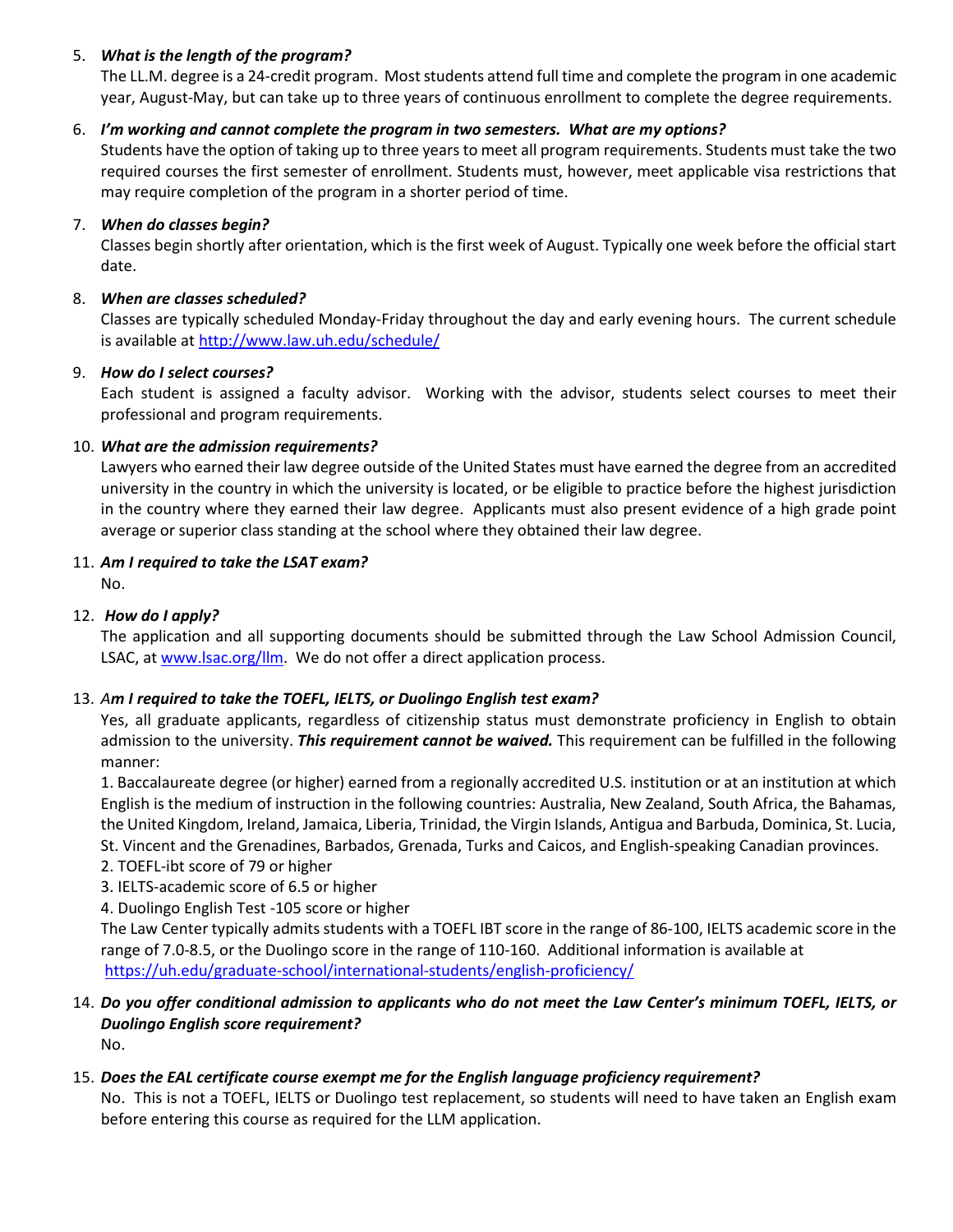## 16. *Should my transcript and other academic documents be evaluated before submitted them to LSAC?* No. Transcripts are evaluated through LSAC's International Transcript Authentication and Evaluation Service (ITAES).

#### 17. *How are applications evaluated?*

Academic performance, work and professional experience, the personal statement, reference letters and the English proficiency report (if applicable) are all considered in making admission decisions.

#### 18. *Does the application process include a personal interview?*

No. Applicants can use the Personal Statement to write about circumstances, goals, etc. that would be discussed in an interview.

19. *Can I submit my application to LSAC before I've taken the TOEFL, IELTS, or Duolingo English tests?* Yes.

#### 20. *How many students are admitted each year?*

The size of an entering class varies from year to year and is not predetermined. Classes typically include recent JD graduates and practicing lawyers.

#### 21. *Is there an early admissions/decision process?*

Applications are reviewed upon receipt of all required application materials, but not before January 1 (for fall admission). Applicants are encouraged to submit applications, especially academic documents, as early as possible.

#### 22. *Once admitted, can I change from one program to another?*

No. Applications and offers of admission are program-specific. Carefully review programs descriptions and requirements prior to submitting an application. This is especially important for applicants interested in taking a bar examination that requires completion of specific courses within the student's LL.M. program.

#### 23. *I'm a permanent U.S. resident. Am I still considered a foreign lawyer?*

For purposes of admission to the LL.M. program, a foreign lawyer is anyone, regardless of immigration status, whose law degree was earned outside of the United States.

#### 24. *I'm a permanent U.S. resident. Does that qualify me as a Texas resident for tuition purposes?*

U.S. residency and Texas residency are not the same. It is possible to be a permanent U.S. resident but not a Texas resident for tuition purposes. Details on determining Texas residency are available at [www.thecb.state.tx.us](http://www.thecb.state.tx.us/) or [www.collegefortexans.com](http://www.collegefortexans.com/)

#### 25. *What are my housing options?*

Houston is a very large metropolitan city with limited public transportation. Students who will not have their own transportation are encouraged to consider campus housing such as the University Lofts, which is adjacent to the Law Center. Campus housing fills up very quickly and arrangements should be made upon admission to the program. Additional information about campus housing can be found here:<http://www.uh.edu/housing/> There are also apartment locator services that assist students in finding accessible and affordable off-campus apartments and rentals.

#### 26. *What is the cost of the program?*

Based on the 2021-2022 academic year, tuition and fees for a Texas resident are approximately \$32,733 and \$44,205 for a non-resident. (Amounts are estimates based on the current year and are subject to change.)

## 27. **What expenses should I plan for in addition to tuition and fees?**

Expenses, such as housing, personal, and transportation vary depending upon individual preferences. For example, books can be purchased new or used, online or in Houston and there is a wide variety of on and off-campus housing options.

Students typically budget approximately \$2900 for books, \$11,570 for housing and \$5500 for personal expenses (such as transportation), and parking (\$425-725/annually). Health insurance is required of all F-1 visa holders and cost is approximately \$2,811 for the academic year, August-August. It can be waived for students who already have health insurance approved by the University of Houston. Insurance information and waiver requirements can be found here:<https://uh.edu/healthcenter/insurance/international-student-health-insurance-requirements/>